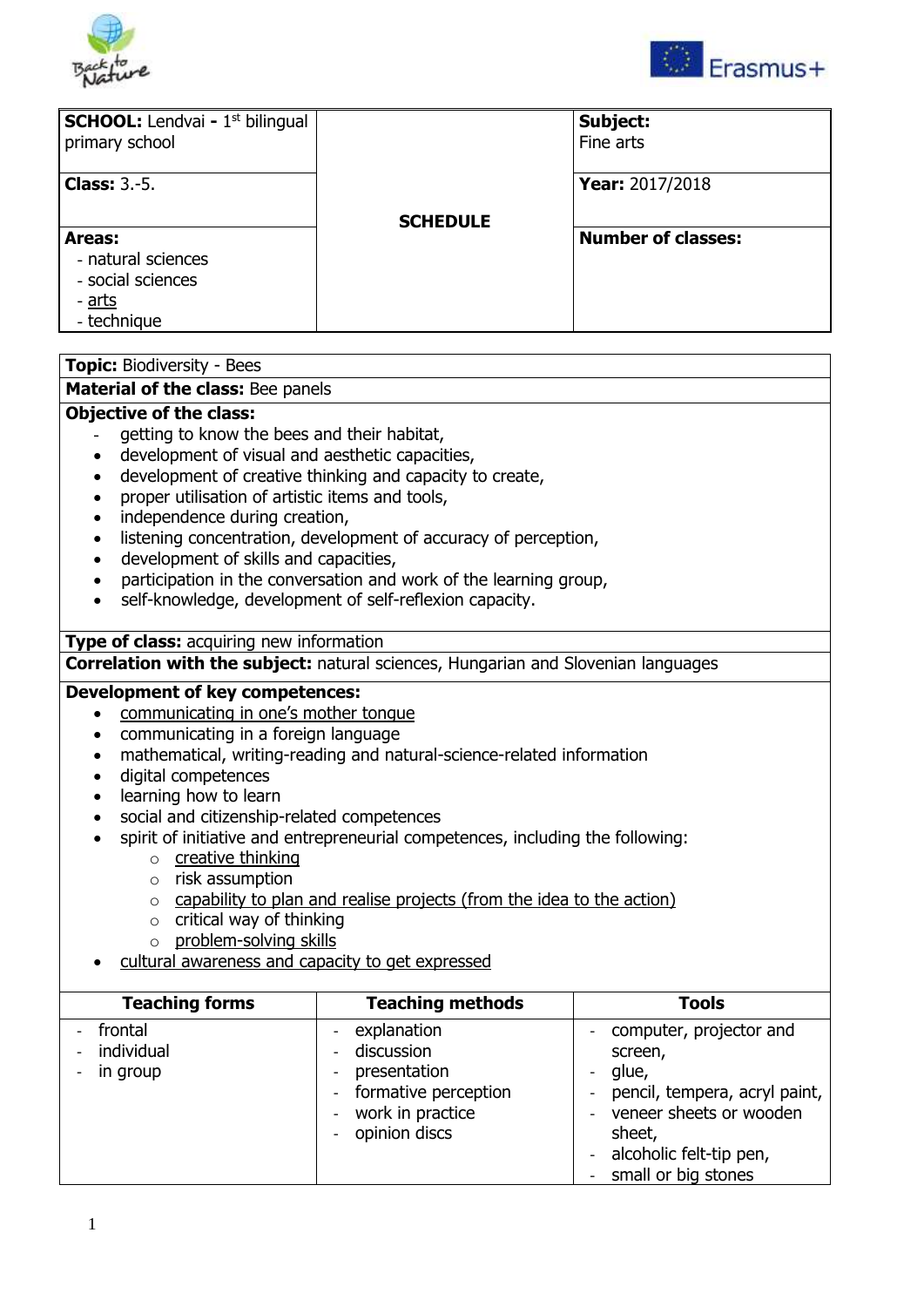



|  | - 2-3 brushes of various size |
|--|-------------------------------|
|  | opinion discs, envelopes      |
|  |                               |

# **WORIJG PROCESS**

|                                                   | <b>Teacher's activity</b>                                                                                                                                                                                                                                                                                             | <b>Student's activity</b>                                                                                                                           |
|---------------------------------------------------|-----------------------------------------------------------------------------------------------------------------------------------------------------------------------------------------------------------------------------------------------------------------------------------------------------------------------|-----------------------------------------------------------------------------------------------------------------------------------------------------|
| 1. Introduction<br><b>Motivation</b><br>4 minutes | <b>Getting tuned</b><br>The teacher is showing a picture of a<br>beehive. He asks the students<br>whether they recognize the picture<br>and whether they have encountered<br>such beehive.                                                                                                                            | They are studying the beehive in the<br>picture.<br>They are cooperating in the<br>discussion.<br>They are sharing their experience<br>and opinions |
|                                                   |                                                                                                                                                                                                                                                                                                                       |                                                                                                                                                     |
|                                                   | Why is the beehive colourful?<br>In order to help the bees in their<br>orienteering every beehive is of<br>different colour or above the<br>entrance there is another mark. With<br>the colours and shapes the bees can<br>differentiate their "flats". It is similar<br>to the number of the house.                  |                                                                                                                                                     |
| <b>Setting the objectives</b><br>1 minute         | Today you are going to build a<br>colourful beehive.                                                                                                                                                                                                                                                                  | They are listening.                                                                                                                                 |
| 2. Discussion<br>Task/creation<br>35 minutes      | Creation of bee-panels -painted<br>wooden sheets<br>(the beekeepers are placing it onto<br>the beehive)<br>Every student gets a wooden sheet.<br>This will be the drawing sheet. It is<br>required to put colourful motifs onto<br>the wooden sheet which is connected<br>to nature. What might have they<br>painted? | The students are listening to the<br>teacher's instructions then they are<br>answering the questions. They are<br>listing some possible motifs.     |
| <b>Requirements</b>                               | During work the following                                                                                                                                                                                                                                                                                             | First they are drawing in pencil then<br>paint with tempera.<br>In the end they are using alcoholic                                                 |